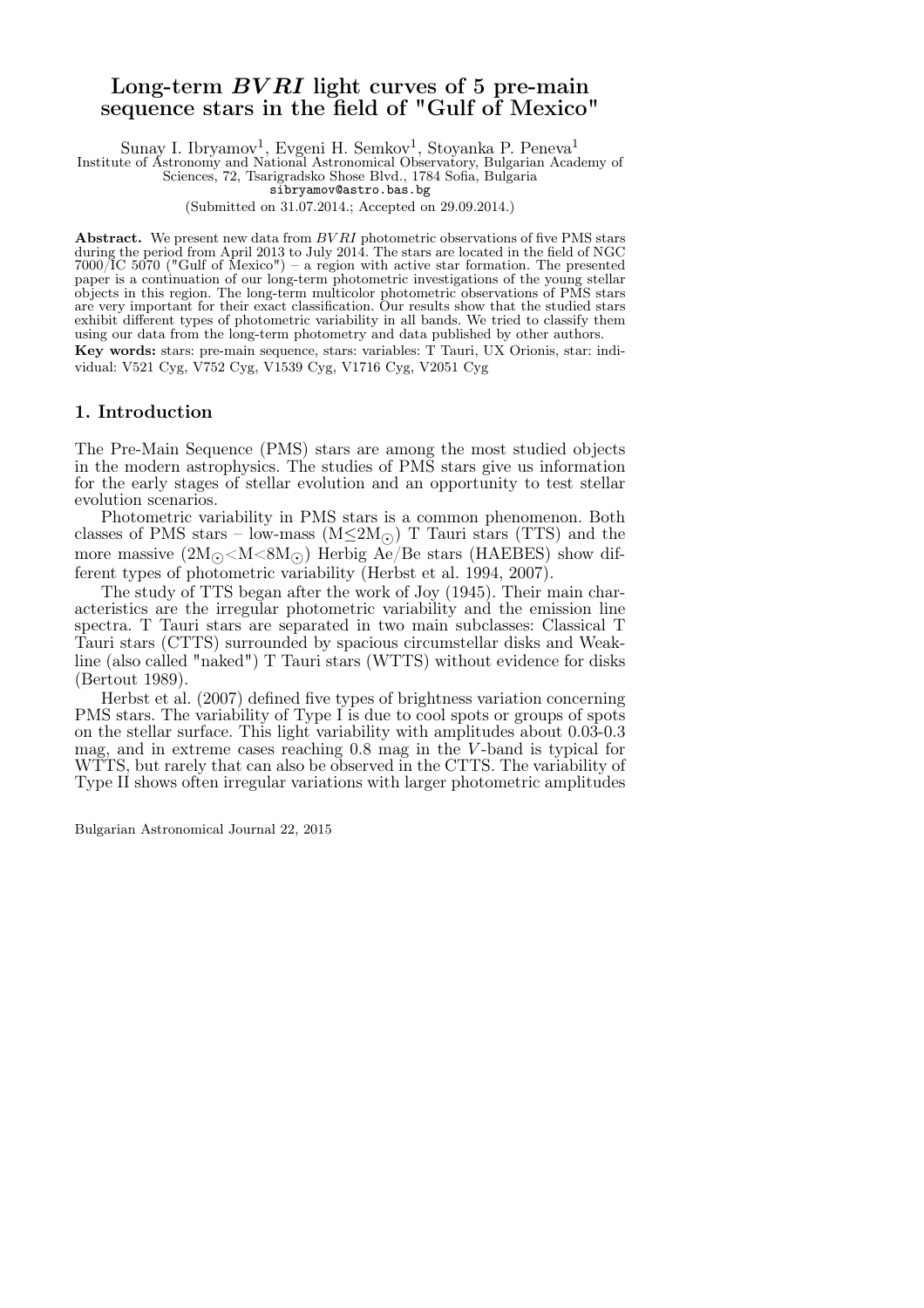(2-3 mag), associated with highly variable accretion from the circumstellar disk onto the surface of CTTS. The variability of Type III is due to rotating hot spots on the stellar surface and is only seen in CTTS. Periodicity in this type of variability can be observed only for a couple of rotation cycles. The variability of Type IV is due to flare-like variations, which are typical for WTTS in  $B$  and  $U$ -band. Flares are random with different size amplitudes, as there was no periodicity. Type V of variability is characterized with brightness dips lasting from few days up to several months, which presumably result from circumstellar dust or clouds obscuration. This type of variability is commonly observed in early type TTS and HAEBES and shows large photometric amplitudes (up to 2.8 mag in V-band). The prototype of this group of PMS objects with intermediate mass named UXors is UX Orionis (Grinin et al. 1991).

The large amplitude outbursts of PMS stars are grouped into two main types named after their prototypes: FU Orionis (FUor; Ambartsumian 1971) and EX Lupi (EXor; Herbig 1989). During the quiescence state FUor and EXor stars are probably normally accreting TTS with massive circumstellar disks. The outbursts of both types of variables are generally attributed to a sizable increase in accretion rate from the circumstellar disk onto the stellar surface. The outbursts of FUor objects with amplitude over 5 mag are very rare, and the rise of brightness is shorter than the decline, while EXor objects show frequent (every few years or decade) irregular or relatively brief (from few months to one year) outburst with an amplitude of several magnitudes (up to 5 mag).

The five stars from our study are located in the field of "Gulf of Mexico", near to the new FUor star V2493 Cyg erupted in 2010 (Semkov et al. 2010, 2012, Miller et al. 2011). "Gulf of Mexico" is a region with active star formation (Armond et al. 2011) located between the North America Nebula (NGC 7000) and Pelican Nebula (IC 5070). These nebulae are part of a single large HII region W80. The "Gulf of Mexico" is rich in young stellar objects, as  $H\alpha$  emission line stars, flare stars from UV Ceti type, TTS and HAEBES. Recently, the results of two extensive photometric studies of PMS stars in this field (Findeisen et al. 2013, Poljancić Beljan et al. 2014) have been published.

## 2. Observations and data reduction

The photometric BV RI data presented in this paper were collected in the period from April 2013 to July 2014. The CCD observations were carried out in two observatories with four telescopes: the  $2-m$  Ritchey-Chrétien-Coudé (RCC), the  $50/70$ -cm Schmidt and the 60-cm Cassegrain telescopes of the Rozhen National Astronomical Observatory (Bulgaria) and the 1.3 m Ritchey-Chrétien (RC) telescope of the Skinakas Observatory<sup>1</sup> of the University of Crete (Greece).

The observations were performed with four types of CCD cameras: VersArray 1300B at the 2-m RCC telescope, ANDOR DZ436-BV at the 1.3-m

<sup>1</sup> Skinakas Observatory is a collaborative project of the University of Crete, the Foundation for Research and Technology, Greece, and the Max-Planck-Institut für Extraterrestrische Physik, Germany.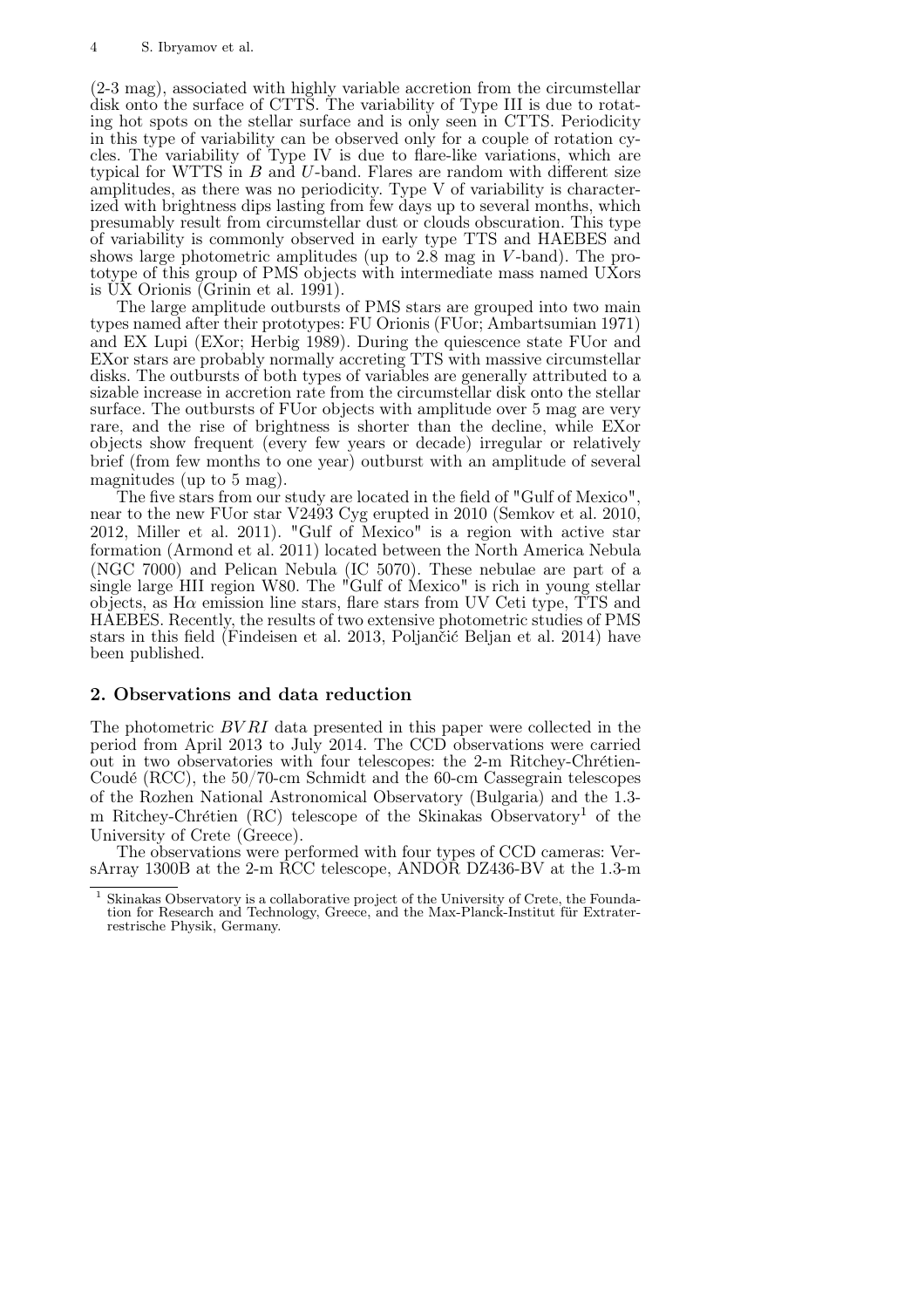RC telescope, FLI PL16803 at the 50/70-cm Schmidt telescope, and FLI PL09000 at the 60-cm Cassegrain telescope. The technical parameters and specifications for the cameras used are summarized in Table 1.

Table 1. CCD cameras technical parameters and specifications

| Telescope CCD Camera    | Chip size $\lceil pix \rceil$ Pixel size                                               | RON | Gain                                                                   | Scale |
|-------------------------|----------------------------------------------------------------------------------------|-----|------------------------------------------------------------------------|-------|
| 2-m RCC VersArray 1300B | $1340 \times 1300$                                                                     |     | $20 \mu m$ 2.0 e <sup>-</sup> rms 1.0 e <sup>-</sup> /ADU 0.26''/pix   |       |
| 1.3-m RC ANDOR DZ436-BV | $2048 \times 2048$                                                                     |     | 13.5 $\mu$ m 8.14 e <sup>-</sup> rms 2.7 e <sup>-</sup> /ADU 0.28"/pix |       |
| Schmidt FLI PL16803     | $4096 \times 4096$ 9 $\mu$ m 9.0 e <sup>-</sup> rms 1.0 e <sup>-</sup> /ADU 1.08''/pix |     |                                                                        |       |
| Cassegrain FLI PL09000  | $3056 \times 3056$                                                                     |     | $12 \mu m$ 8.5 e <sup>-</sup> rms 1.0 e <sup>-</sup> /ADU 0.33"/pix    |       |

All frames were taken through a standard Johnson-Cousins set of filters. Twilight flat-fields in each filter were obtained each clear evening or morning. All frames obtained with the VersArray 1300B and ANDOR DZ436- BV cameras are bias subtracted and flat-field corrected. CCD frames obtained with the FLI PL16803 and FLI PL09000 cameras are dark-frame subtracted and flat-field corrected. The standard IDL procedures (adapted from DAOPHOT) were used for reduction of the photometric data. All data were analyzed using the same aperture, which was chosen to have a  $4''$  radius, while the background annulus was taken from  $9''$  to  $14''$ . As a reference, the BV RI comparison sequence reported in Semkov et al. (2010) was used. The average value of the errors in the reported magnitudes are 0.01-0.02 mag for  $I$  and  $R$ -band data, 0.02-0.05 mag for  $V$ -band data, and 0.02-0.09 mag for B-band data.

## 3. Results

In the present paper we report recent photometric data from BVRI CCD observations of five PMS stars: V521 Cyg, V752 Cyg, V1539 Cyg, V1716 Cyg, and V2051 Cyg. Our data are a continuation of the long-term photometric investigations of these stars published in Poljančić Beljan et al. (2014). Figure  $\overline{1}$  shows color image of a part from the region of "Gulf of Mexico" where the stars from our study and the FUor star V2493 Cyg are marked.

## 3.1. V521 Cyg

V521 Cyg was discovered by Herbig (1958) as  $H\alpha$  emission line star and classified as TTS by Herbig & Bell (1988), Fernandez et al. (1995) and Laugalys et al. (2006). Terranegra et al. (1994) and Armond et al. (2011) classified the star as CTTS. Grankin et al. (2007) showed a long-term photometric curve of V521 Cyg and concluded that the star exhibits unusual colour behavior with a blue turnaround at minimum brightness, probably caused from scattered light during partial occultation of the stellar photosphere by the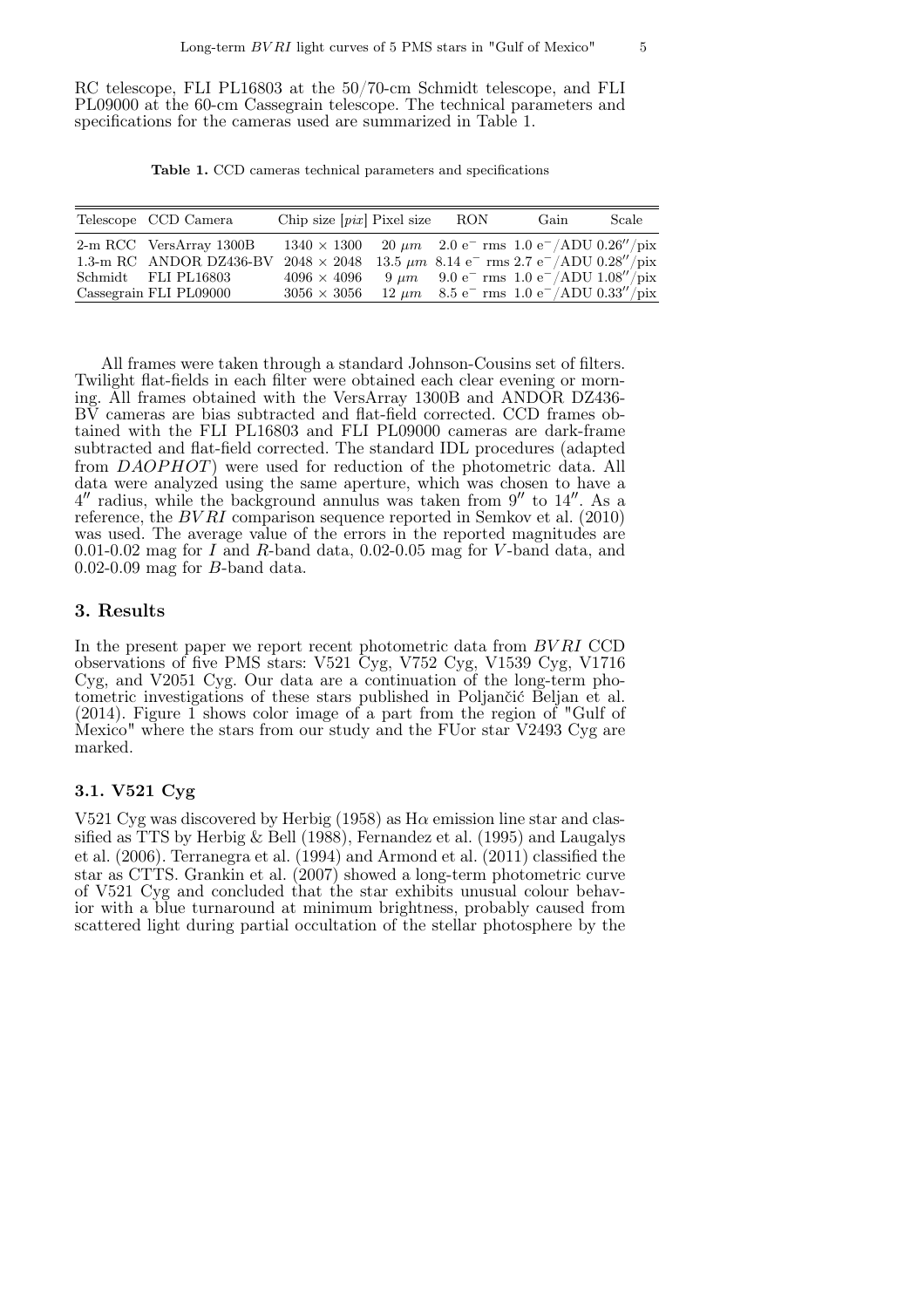

Fig. 1. Color image of the region "Gulf of Mexico" obtained with 50/70-cm Schmidt telescope of Rozhen NAO. The stars from our study and the FUor star V2493 Cyg are marked on the image.

circumstellar material. Poljančić Beljan et al. (2014) determined the period of V521 Cyg, which is found to be 503 days.

The  $BVRI$  light curves of V521 Cyg from all our CCD observations (Poljančić Beljan et al. 2014, and the present paper) are shown in Fig. 2. On the figure, circles denote photometric data acquired with the 2-m RCC telescope; diamonds - the photometric data taken with the 1.3-m RC telescope; triangles - the photometric data collected with the 50/70 cm Schmidt telescope, and squares - the photometric data obtained with the 60-cm Cassegrain telescope.

The photometric results of our recent CCD BV RI observations of V521 Cyg are summarized in Table 2. The columns contain Julian Date (J.D.) of observations, measured  $IRVB$  magnitudes of the star, telescope and CCD camera used.

The brightness variations of V521 Cyg in the different bands during the period of our study (1997-2014) are  $11.78 - 12.85$  mag for *I*-band,  $12.55 -$ 14.05 mag for R-band,  $13.32 - 14.89$  mag for V-band, and  $14.49 - 16.69$ mag for  $\tilde{B}$ -band. The observed amplitudes are 1.07 mag for *I*-band, 1.50 mag for R-band, 1.57 mag for V-band and 2.20 mag for  $\overline{B}$ -band in the same period.

Figure 2 shows the long-term photometric variability of V521 Cyg and the presence of seven deep declines in brightness observed in all bands, as follows: two deep declines observed in 2002, one in 2010, one decline in the beginning of 2011, one lasting longer decline in 2012, one at the end of 2013, and one very deep decline in 2014. During these declines, the brightness of the star faded for more that 1 mag. There may be others deep declines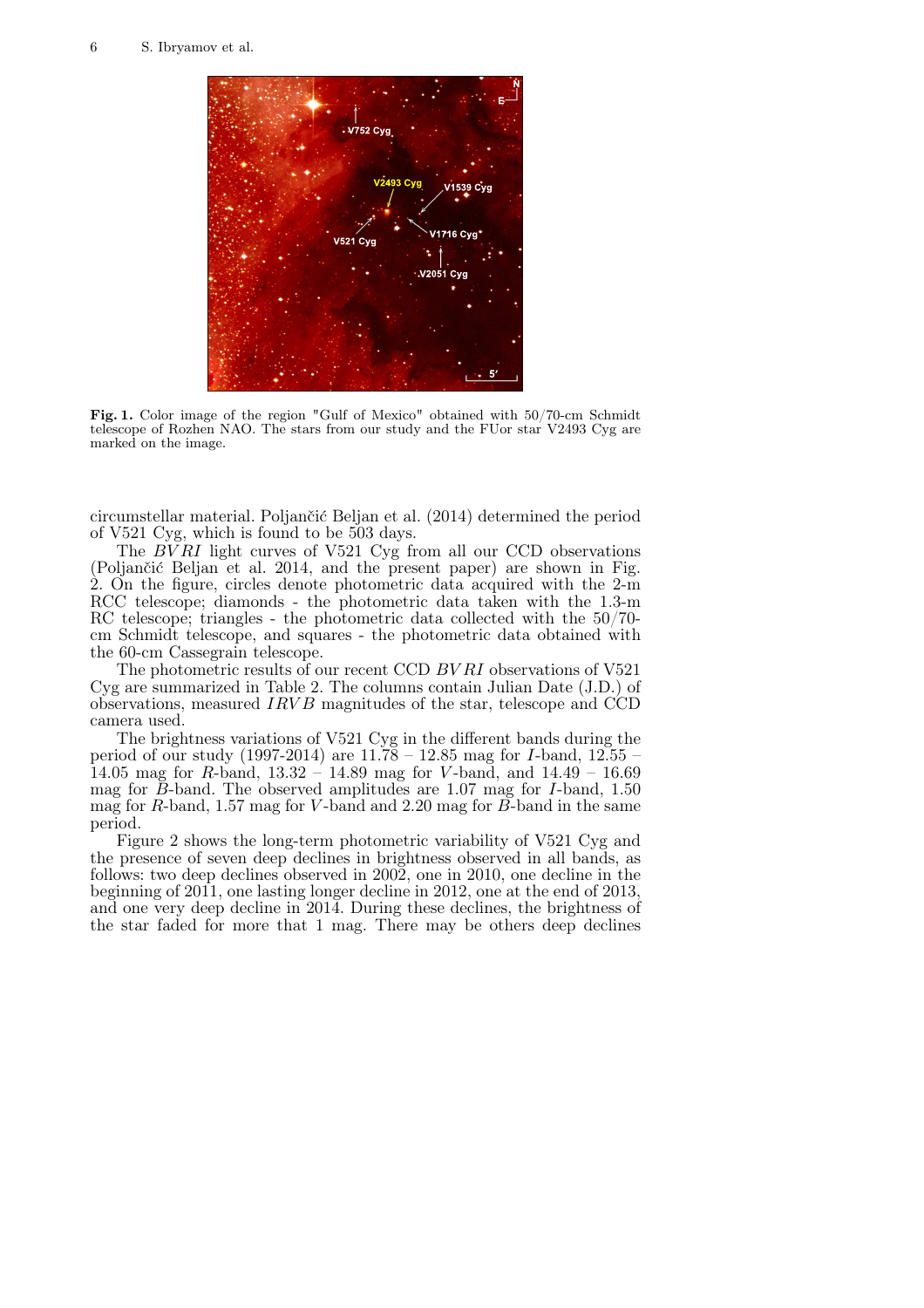

Fig. 2. BV RI light curves of V521 Cyg for the period June 1997 – July 2014

Table 2. Photometric CCD observations of V521 Cyg during the period April 2013 – July 2014

| J.D. (24)                                 | $\boldsymbol{I}$ | R | $V^-$ | В          |       |       | Tel CCD J.D. $(24)$               | I | R | V | В | Tel               | <b>CCD</b> |
|-------------------------------------------|------------------|---|-------|------------|-------|-------|-----------------------------------|---|---|---|---|-------------------|------------|
| 56392.510 12.02 12.74 13.45 14.66 Sch FLI |                  |   |       |            |       |       | 56544.264 12.09 12.89 13.69 14.89 |   |   |   |   | $2-m$             | VA         |
| 56394.482 11.92 12.64 13.37 14.49 Sch     |                  |   |       |            |       | - FLI | 56547.383 12.12 12.94 13.81 15.09 |   |   |   |   | Cas               | FLI        |
| 56415.418 11.99 12.79 13.61 14.73 Sch     |                  |   |       |            |       | - FLI | 56550.363 12.14 12.94 13.84 15.13 |   |   |   |   | Cas               | FLI        |
| 56428.404 12.00 12.78 13.62 14.76 Cas FLI |                  |   |       |            |       |       | 56553.283 12.00 12.79 -           |   |   |   |   | $14.80$ 1.3-m AND |            |
| 56430.408 11.98 12.72 13.52 14.61 Cas FLI |                  |   |       |            |       |       | 56577.306 12.55 13.49 14.40 15.79 |   |   |   |   | Cas               | FLI        |
| 56432.405 12.02 12.75 13.66 14.86 Cas     |                  |   |       |            |       | - FLI | 56578.331 12.53 13.44 14.36 15.76 |   |   |   |   | Cas               | FLI        |
| 56443.367 12.02 12.77 13.55 14.74 Cas FLI |                  |   |       |            |       |       | 56604.264 11.94 12.69 13.60 14.68 |   |   |   |   | $\rm Cas$         | FLI        |
| 56444.354 12.02 12.77 13.58 14.68 Cas     |                  |   |       |            |       | -FLI  | 56636.185 11.97 12.77 13.57       |   |   |   |   | $2-m$             | VA         |
| 56478.363 12.09 12.87 13.70 14.91 2-m     |                  |   |       |            |       | VA    | 56655.200 11.96 12.70 13.52 14.79 |   |   |   |   | Sch               | FLI        |
| 56507.273 12.04 12.92 13.74               |                  |   |       | $\sim 100$ | $2-m$ | VA.   | 56656.180 11.95 12.72 13.47 14.66 |   |   |   |   | Sch               | <b>FLI</b> |
| 56508.318 12.10 12.91 13.72 14.94 2-m     |                  |   |       |            |       | VA    | 56657.193 12.02 12.74 13.55 14.80 |   |   |   |   | Sch               | FLI        |
| 56509.288 11.99 12.78 13.58 14.83 Sch     |                  |   |       |            |       | -FLI  | 56681.189 12.05 12.82 13.62 14.87 |   |   |   |   | Sch               | <b>FLI</b> |
| 56510.369 12.01 12.82 13.64 14.82 Cas     |                  |   |       |            |       | - FLI | 56694.194 11.94 12.72 13.55 14.79 |   |   |   |   | $2-m$             | VA         |
| 56510.386 12.01 12.78 13.57 14.83 Sch     |                  |   |       |            |       | - FLI | 56738.590 11.98 12.81 13.62 14.85 |   |   |   |   | Sch               | <b>FLI</b> |
| 56511.411 12.10 12.91 13.72 14.94 Sch     |                  |   |       |            |       | - FLI | 56799.425 12.02 12.81 13.60 14.84 |   |   |   |   | Sch               | FLI        |
| 56511.413 12.11 12.95 13.77 15.18 Cas FLI |                  |   |       |            |       |       | 56801.436 12.03 12.78 13.59 14.84 |   |   |   |   | $2-m$             | VA         |
| 56512.398 12.02 12.83 13.63 14.88 Sch     |                  |   |       |            |       | -FLI  | 56832.391 12.73 13.68 14.71 16.18 |   |   |   |   | $2-m$             | VA         |
| 56512.403 12.01 12.82 13.75 14.81 Cas FLI |                  |   |       |            |       |       | 56834.356 12.66 13.59 14.58 16.03 |   |   |   |   | $2-m$             | VA         |
| 56513.382 11.98 12.79 13.64 14.89 Cas FLI |                  |   |       |            |       |       | 56835.462 12.54 13.47 14.43 15.81 |   |   |   |   | $2-m$             | VA         |
| 56514.350 12.09 12.95 13.83 15.01 Cas FLI |                  |   |       |            |       |       | 56837.417 12.13 12.98 13.81 15.09 |   |   |   |   | Sch               | FLI        |
| 56517.284 12.02 12.80 13.63 14.87 Cas     |                  |   |       |            |       | - FLI | 56838.398 12.32 13.23 14.10 15.43 |   |   |   |   | Sch               | FLI        |
| 56540.274 11.93 12.68 13.50 14.67 Sch     |                  |   |       |            |       | -FLI  | 56859.390 12.85 13.84 14.89 16.38 |   |   |   |   | Cas               | FLI        |
| 56541.322 11.99 12.78 13.60 14.83 Sch     |                  |   |       |            |       | -FLI  | 56860.391 12.67 13.67 14.63 16.08 |   |   |   |   | Cas               | FLI        |
| 56542.381 11.92 12.70 13.51 14.72 Sch     |                  |   |       |            |       | - FLI | 56863.339 12.56 13.53 14.47 15.88 |   |   |   |   | Sch               | <b>FLI</b> |
| 56543.396 12.01 12.79 13.59 14.80 2-m     |                  |   |       |            |       | - VA  | 56864.356 12.55 13.52             |   |   |   |   | Sch               | FLI        |

of brightness, but they were not registered in our photometric study. The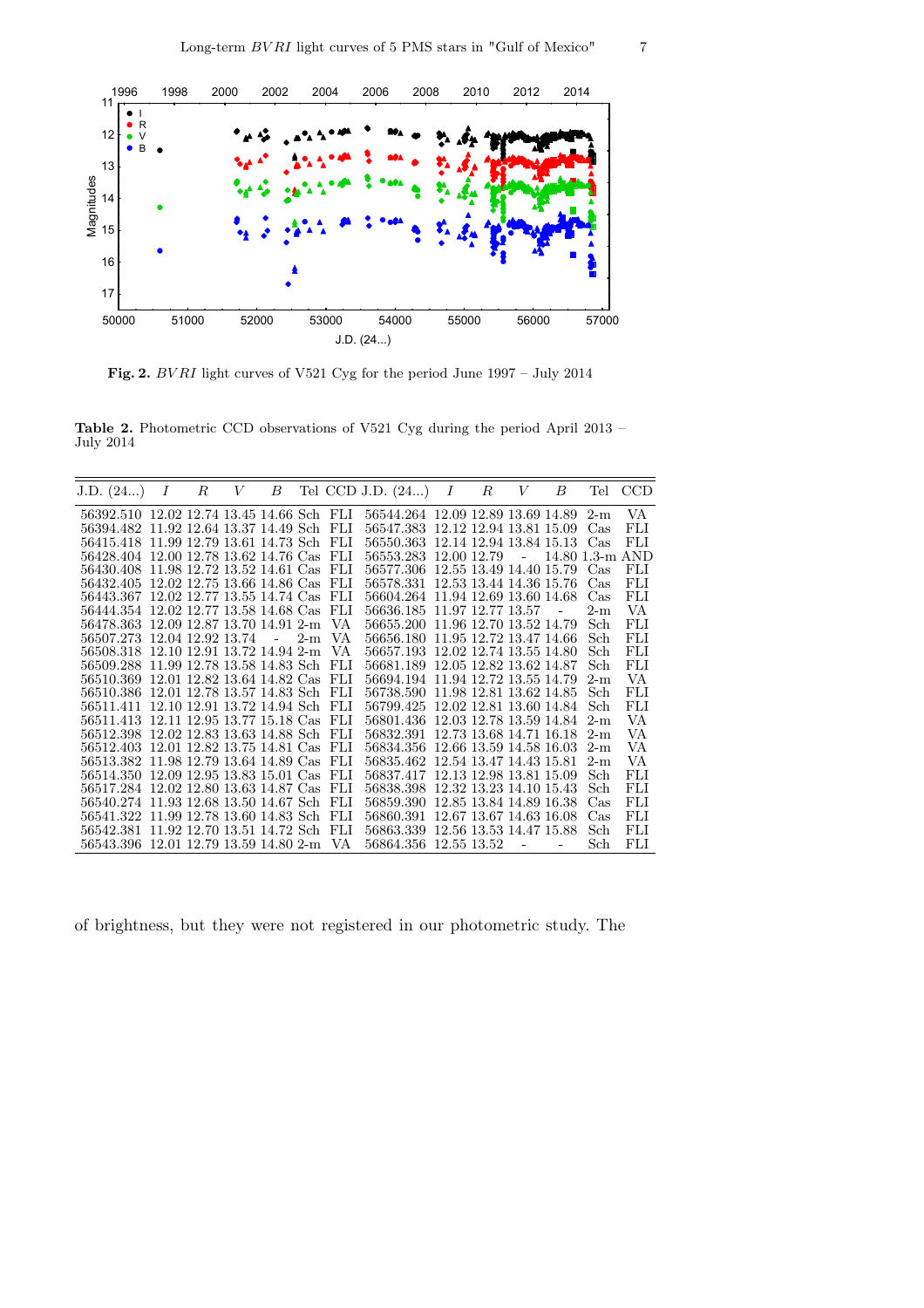declines in brightness of V521 Cyg likely are caused by partial and irregular obscuration of the star by circumstellar material and V521 Cyg can be classified as CTTS with evidences for Type V (UXor-type) of variability. The results obtained in our study support the results of Grankin et al. (2007) about the causes of variability of V521 Cyg. But the different shape of the observed declines gives grounds to predict a variety of eclipse reasons.

# 3.2. V752 Cyg

The variability of V752 Cyg was discovered by Erastova & Tsvetkov (1978) and confirmed by Kohoutek & Wehmeyer (1997). For the first time the long-term  $BVRI$  photometric light curves of V752 Cyg were published in Poljančić Beljan et al. (2014).

The recent photometric results from our CCD BV RI observations of the star are summarized in Table 3. The columns have the same contents as in Table 2. The BV RI light curves of V752 Cyg during the period of all our observations (Poljančić Beljan et al. 2014, and the present paper) are plotted in Fig. 3. The symbols used for different telescopes are as in Fig. 2. The figure shows very strong and irregular variability, without evidence of periodicity. The variations in brightness of V752 Cyg in the different bands durind the period of our photometric study  $(2006-2014)$  are  $14.28 - 15.55$ mag for *I*-band,  $14.89 - 16.67$  mag for *R*-band,  $15.38 - 17.71$  mag for *V*band, and  $16.02 - 18.89$  mag for B-band. The observed amplitudes are 1.27 mag for I-band, 1.78 mag for R-band, 2.33 mag for V -band and 2.87 mag for B-band in the same period.

Table 3. Photometric CCD observations of V752 Cyg during the period April 2013 – July 2014

| J.D. (24)                                 | $\boldsymbol{I}$ | $_{R}$ |  |  | $V$ B Tel CCD J.D. $(24)$                 | $\boldsymbol{I}$ | R | $V$ B Tel CCD |  |
|-------------------------------------------|------------------|--------|--|--|-------------------------------------------|------------------|---|---------------|--|
| 56392.510 14.94 15.86 16.53 17.46 Sch FLI |                  |        |  |  | 56517.284 15.09 15.86 16.53 17.05 Cas FLI |                  |   |               |  |
| 56394.482 14.71 15.49 16.15 16.90 Sch FLI |                  |        |  |  | 56540.274 14.66 15.36 15.94 16.59 Sch FLI |                  |   |               |  |
| 56415.418 14.85 15.49 16.08 16.60 Sch FLI |                  |        |  |  | 56541.322 15.35 15.93 16.47 17.13 Sch FLI |                  |   |               |  |
| 56428.404 14.83 15.58 16.19 16.78 Cas FLI |                  |        |  |  | 56542.381 15.38 16.11 16.83 17.56 Sch FLI |                  |   |               |  |
| 56430.408 14.91 15.71 16.41 17.17 Cas FLI |                  |        |  |  | 56547.383 14.82 15.51 16.16 16.76 Cas FLI |                  |   |               |  |
| 56443.367 15.10 15.78 16.67 17.48 Sch FLI |                  |        |  |  | 56550.363 15.50 16.20 17.04 17.80 Cas FLI |                  |   |               |  |
| 56444.354 15.23 16.26 17.04 17.85 Sch FLI |                  |        |  |  | 56655.200 14.72 15.40 15.96 16.64 Sch FLI |                  |   |               |  |
| 56509.288 14.56 15.17 15.71 16.35 Sch FLI |                  |        |  |  | 56656.180 14.85 15.67 16.28 17.06 Sch FLI |                  |   |               |  |
| 56510.369 14.69 15.40 15.97 16.58 Cas FLI |                  |        |  |  | 56657.193 15.07 16.03 16.81 17.65 Sch FLI |                  |   |               |  |
| 56510.386 14.71 15.37 15.93 16.67 Sch FLI |                  |        |  |  | 56681.189 14.46 14.95 15.38 16.02 Sch FLI |                  |   |               |  |
| 56511.411 14.97 15.72 16.35 17.10 Sch FLI |                  |        |  |  | 56738.590 14.93 15.87 16.60 17.40 Sch FLI |                  |   |               |  |
| 56511.413 15.01 15.81 16.47 17.23 Cas FLI |                  |        |  |  | 56799.425 14.85 15.68 16.31 17.11 Sch FLI |                  |   |               |  |
| 56512.398 14.88 15.76 16.47 17.27 Sch FLI |                  |        |  |  | 56837.417 14.87 15.76 16.41 17.25 Sch FLI |                  |   |               |  |
| 56512.403 14.88 15.74 16.49 17.36 Cas FLI |                  |        |  |  | 56838.398 14.65 15.49 16.17 16.93 Sch FLI |                  |   |               |  |
| 56513.382 14.88 15.69 16.38 17.12 Cas FLI |                  |        |  |  | 56863.339 15.18 16.31 17.23 18.40 Sch FLI |                  |   |               |  |
| 56514.350 15.16 15.91 16.55 17.13 Cas FLI |                  |        |  |  | 56864.356 15.12 16.36 - - Sch FLI         |                  |   |               |  |

The irregular variations in brightness of V752 Cyg and the large photometric amplitudes (up to  $2.33$  in  $\check{V}$ -band) are an indication, that the star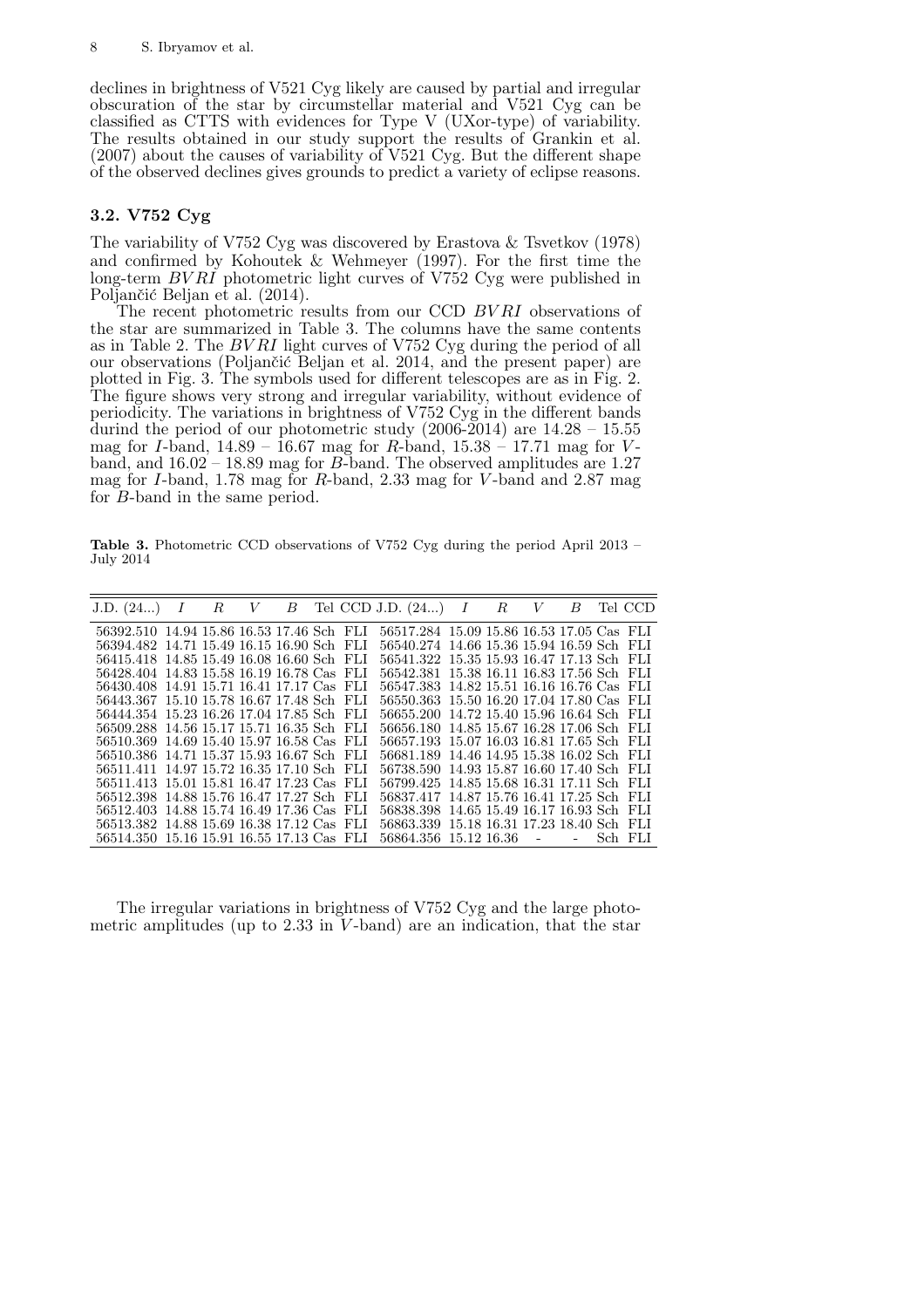

Fig. 3. BV RI light curves of V752 Cyg for the period December 2006 – July 2014

can be classified as CTTS with variability of Type II. The observed strong photometric variability could be caused by the highly variable accretion from the circumstellar disk onto the stellar surface.

## 3.3. V1539 Cyg

V1539 Cyg was discovered by Herbig (1958) as  $H\alpha$  emission line star and classified as TTS by Herbig & Bell (1988). Armond et al. (2011) classified V1539 Cyg as CTTS.

The  $\overline{B}VRI$  light curves of V1539 Cyg from all our CCD observations (Poljančić Beljan et al. 2014, and the present paper) are shown in Fig. 4. The symbols used for different telescopes are as in Fig. 2. Table 4 presented our recent CCD BVRI observations of the star. The columns have the same contents as in Table 2.

The variations in brightness of V1539 Cyg in the different bands during the period of our photometric study (1997-2014) are  $13.34 - 13.68$  mag for I-band,  $14.28 - 14.72$  mag for R-band,  $15.28 - 15.79$  mag for V-band, and 16.56 – 17.26 mag for B-band. The observed amplitudes are 0.34 mag for Iband, 0.44 mag for  $R$ -band, 0.51 mag for  $V$ -band and 0.70 mag for  $\bar{B}$ -band in the same period. The irregular photometric variability with relatively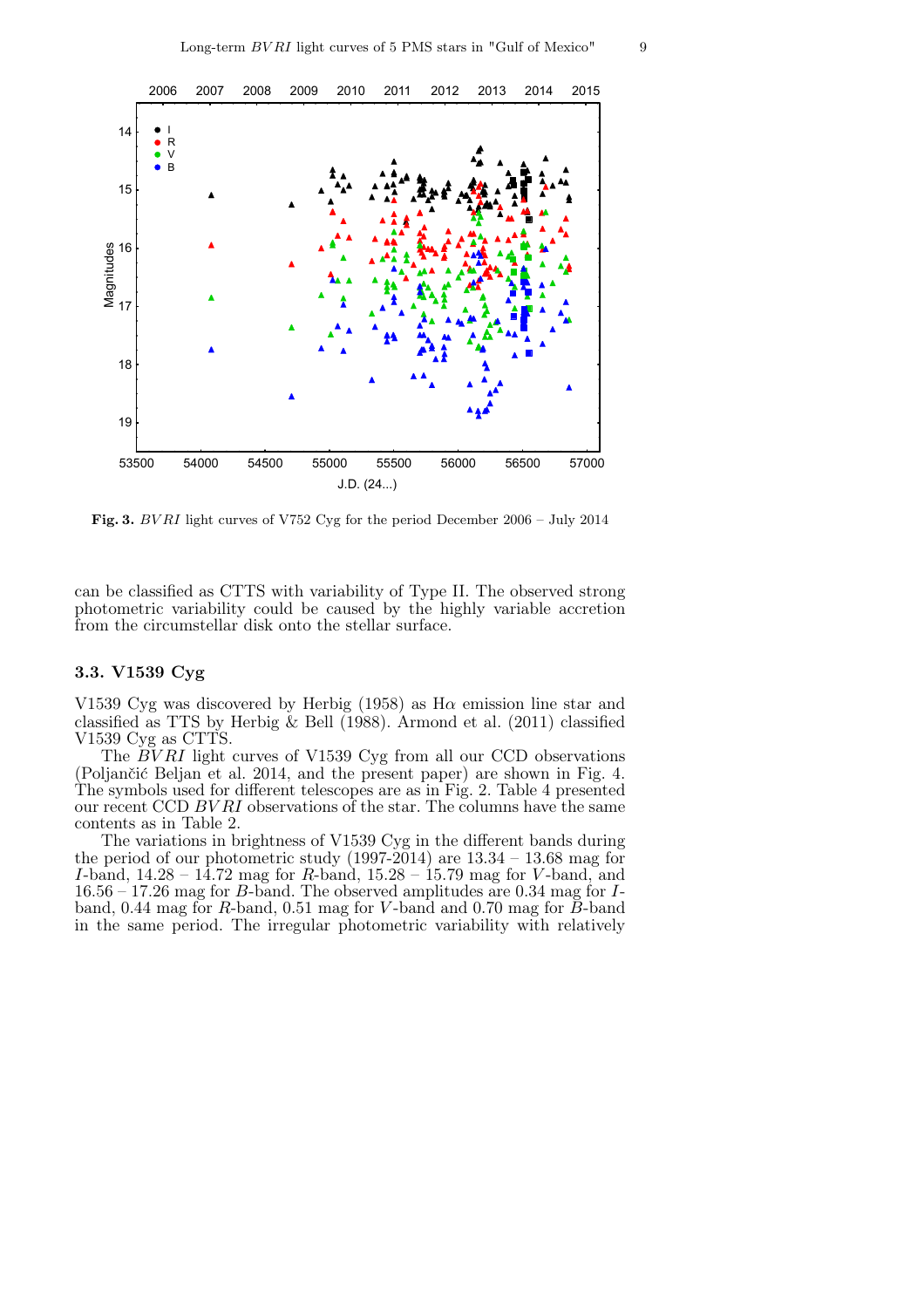

Fig. 4. BV RI light curves of V1539 Cyg for the period June 1997 – July 2014

Table 4. Photometric CCD observations of V1539 Cyg during the period April 2013 – July 2014

| J.D. (24)                                 | I | $_{R}$ | V | В |  | Tel CCD J.D. (24)                     | I | $R$ $V$              | В               | Tel       | CCD        |
|-------------------------------------------|---|--------|---|---|--|---------------------------------------|---|----------------------|-----------------|-----------|------------|
| 56392.510 13.52 14.44 15.44 16.58 Sch FLI |   |        |   |   |  | 56542.381 13.62 14.62 15.77 17.14 Sch |   |                      |                 |           | FLI        |
| 56394.482 13.51 14.47 15.46 16.73 Sch FLI |   |        |   |   |  | 56547.383 13.67 14.68 15.78 17.19     |   |                      |                 | - Cas     | FLI.       |
| 56415.418 13.51 14.49 15.50 16.82 Sch FLI |   |        |   |   |  | 56550.363 13.5 14.43 15.49 16.64 Cas  |   |                      |                 |           | FLI.       |
| 56428.404 13.59 14.58 15.65 16.94 Cas FLI |   |        |   |   |  | 56553.283 13.57 14.61                 |   | $\sim 100$ m $^{-1}$ | 17.04 1.3-m AND |           |            |
| 56430.408 13.58 14.55 15.60 16.92 Cas FLI |   |        |   |   |  | 56577.306 13.62 14.62 15.67 17.06 Cas |   |                      |                 |           | FLI.       |
| 56432.405 13.56 14.49 15.60 16.90 Cas FLI |   |        |   |   |  | 56578.331 13.53 14.50 15.54 16.91     |   |                      |                 | Cas       | FLI        |
| 56443.367 13.54 14.52 15.49 16.90 Sch FLI |   |        |   |   |  | 56604.264 13.61 14.61 15.72 17.12     |   |                      |                 | Cas       | FLI.       |
| 56444.354 13.62 14.59 15.65 16.85 Sch FLI |   |        |   |   |  | 56655.200 13.61 14.60 15.69 17.01     |   |                      |                 | Sch       | FLI        |
| 56509.288 13.51 14.51 15.54 16.92 Sch FLI |   |        |   |   |  | 56656.180 13.64 14.66 15.66 17.09     |   |                      |                 | Sch       | FLI        |
| 56510.369 13.55 14.59 15.62 17.04 Cas FLI |   |        |   |   |  | 56657.193 13.50 14.43 15.46 16.85     |   |                      |                 | Sch       | FLI        |
| 56510.386 13.55 14.53 15.57 16.96 Sch FLI |   |        |   |   |  | 56681.189 13.61 14.60 15.69 17.05     |   |                      |                 | Sch       | <b>FLI</b> |
| 56511.411 13.53 14.52 15.55 16.87 Sch FLI |   |        |   |   |  | 56738.590 13.50 14.51 15.51 16.81     |   |                      |                 | Sch       | FLI        |
| 56511.413 13.56 14.57 15.59 16.93 Cas FLI |   |        |   |   |  | 56799.425 13.60 14.61 15.68 16.99     |   |                      |                 | Sch       | FLI        |
| 56512.398 13.58 14.58 15.65 16.99 Sch FLI |   |        |   |   |  | 56837.417 13.54 14.54 15.58 16.91     |   |                      |                 | Sch       | FLI.       |
| 56512.403 13.59 14.57 15.74 16.87 Cas FLI |   |        |   |   |  | 56838.398 13.53 14.53 15.57 16.86     |   |                      |                 | Sch       | FLI        |
| 56513.382 13.55 14.55 15.58 17.01 Cas FLI |   |        |   |   |  | 56859.390 13.56 14.54 15.64 16.82     |   |                      |                 | $\rm Cas$ | FLI        |
| 56514.350 13.49 14.48 15.54 16.70 Cas FLI |   |        |   |   |  | 56860.391 13.62 14.63 15.58           |   |                      |                 | Cas       | FLI.       |
| 56517.284 13.57 14.53 15.61 16.91 Cas FLI |   |        |   |   |  | 56863.339 13.54 14.55 15.58 17.00     |   |                      |                 | Sch       | <b>FLI</b> |
| 56540.274 13.51 14.47 15.54 16.86 Sch FLI |   |        |   |   |  | 56864.356 13.57 14.62 -               |   |                      |                 | Sch       | FLI        |
| 56541.322 13.55 14.54 15.59 16.99 Sch FLI |   |        |   |   |  |                                       |   |                      |                 |           |            |

small amplitudes are caused likely by rotating cool and hot spots on the stellar surface. Therefore, the variability of V1539 Cyg can be attributed to Type I and III.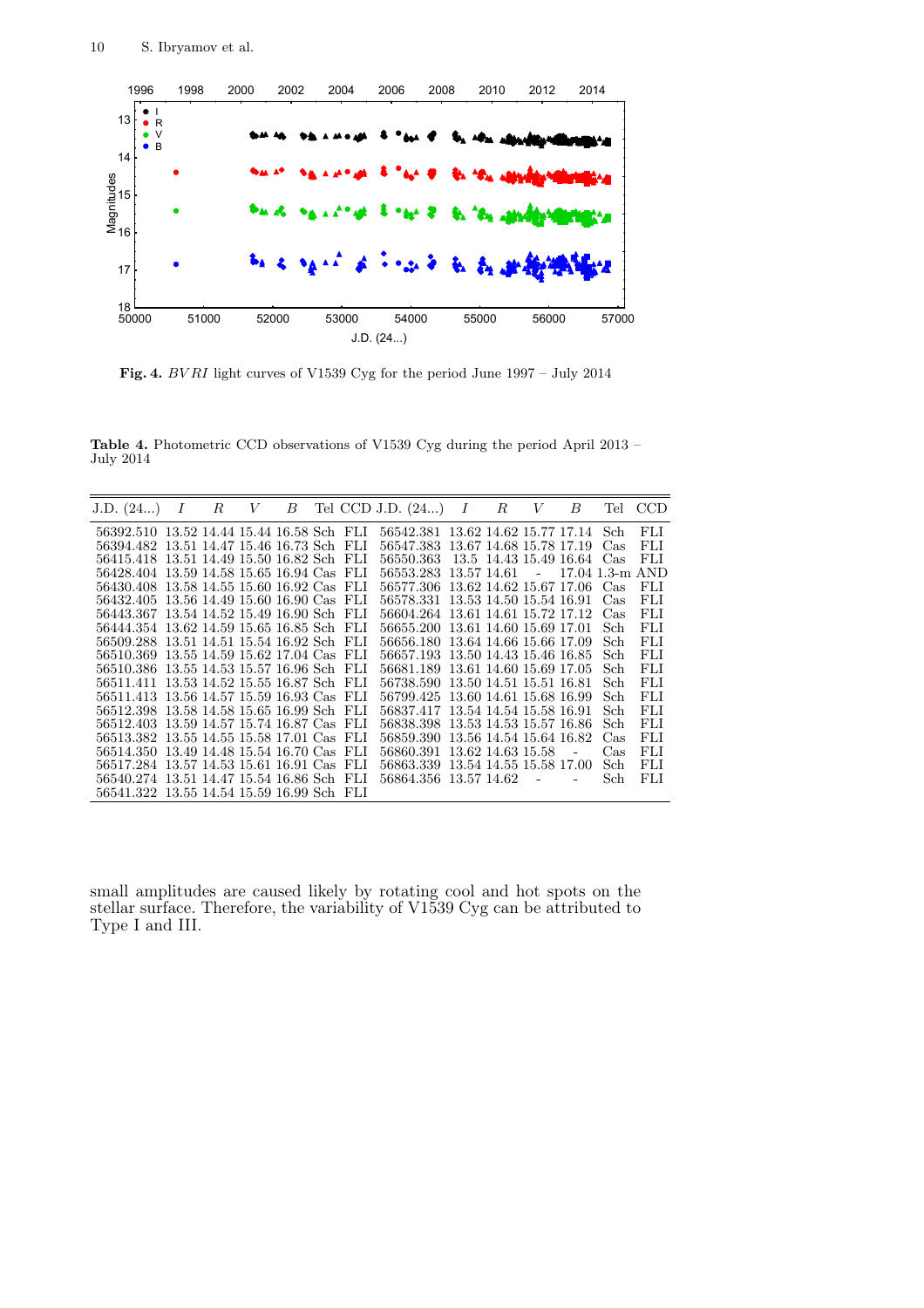#### 3.4. V1716 Cyg

The variability of V1716 Cyg was discovered by Erastova & Tsvetkov (1978). Findeisen et al. (2013) described two bursts of the star, which are separated by 35 days. The first burst lasting 5-20 days, and second burst lasting 3 days. Poljančić Beljan et al. (2014) determined the period of V1716 Cyg, which is found to be 4.15 days. The periodicity is stable for a period of several years and is probably connected with the stellar rotation.

The BVRI light curves of V1716 Cyg from all our CCD observations (Poljančić Beljan et al. 2014, and the present paper) are shown in Fig.  $5$ . The symbols used for different telescopes are as in Fig. 2. The photometric results of our CCD BV RI observations of the star are summarized in Table 5. The columns have the same contents as in Table 2.



Fig. 5. BV RI light curves of V1716 Cyg for the period June 1997 – July 2014

The variations in brightness of V1716 Cyg in the different bands during the period of our photometric study (1997-2014) are  $14.43 - 15.36$  mag for *I*-band,  $15.28 - 16.68$  mag for *R*-band,  $16.14 - 17.93$  mag for *V*-band, and  $17.05 - 19.55$  mag for *B*-band. The observed amplitudes are 0.93 mag for *I*band, 1.40 mag for R-band, 1.79 mag for V-band and 2.50 mag for  $\overrightarrow{B}$ -band in the same period.

Figure 5 shows four eruptive events of V1716 Cyg with large amplitudes. The first eruption was detected on March 2006 with an amplitude reaching up to 2.3 mag in B-band, the second one was detected on June 2011 with an amplitude of 1.6 mag in  $B$ -band, the third eruption is detected on September 2012 with an amplitude of 0.7 in B-band, and the fourth eruption is detected on July 2013 with an amplitude about 0.9 mag in B-band. These irregular flares can be explained with short-lived accretion-related events at the stellar surface or as flares from UV Ceti type. Other irregular variations of the brightness of V1716 Cyg with smaller amplitudes are caused likely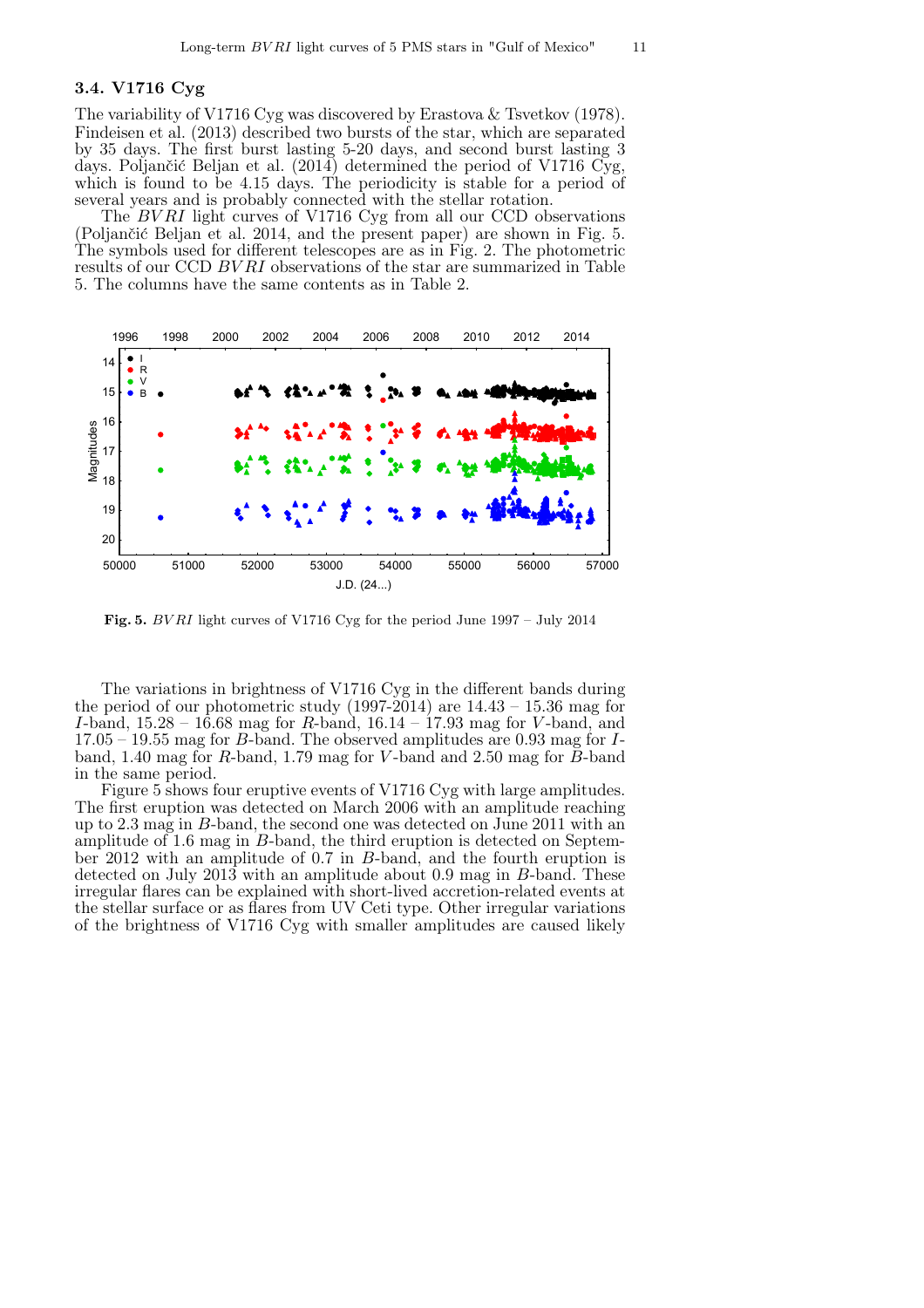Table 5. Photometric CCD observations of V1716 Cyg during the period April 2013 – July 2014

| J.D. (24)                                 | Ι | $_{R}$ | V | В                        |           |                  | Tel CCD J.D. $(24)$               | Ι | $_{R}$ | V | В  | Tel             | CCD        |
|-------------------------------------------|---|--------|---|--------------------------|-----------|------------------|-----------------------------------|---|--------|---|----|-----------------|------------|
| 56392.510 14.97 16.38 17.44 18.64 Sch FLI |   |        |   |                          |           |                  | 56544.264 15.08 16.42 17.69       |   |        |   |    | $2-m$           | VA         |
| 56394.482 15.14 16.46 17.59 18.76 Sch FLI |   |        |   |                          |           |                  | 56547.383 14.99 16.33 17.46       |   |        |   |    | Cas             | FLI        |
| 56415.418 15.09 16.52 17.61 19.12 Sch FLI |   |        |   |                          |           |                  | 56550.363 15.03 16.37 17.58       |   |        |   |    | $\cos$          | FLI        |
| 56428.404 15.14 16.68 17.78               |   |        |   | $\overline{\phantom{0}}$ |           | Cas FLI          | 56553.283 15.08 16.51             |   |        |   |    | 18.84 1.3-m AND |            |
| 56430.408 15.00 16.33 17.28               |   |        |   | $\blacksquare$           | $\rm Cas$ | FLI              | 56577.306 15.19 16.58 17.58       |   |        |   |    | Cas             | FLI        |
| 56432.405 15.21 16.58 17.72               |   |        |   | $\sim$                   | $\cos$    | - FLI            | 56578.331 15.12 16.48 17.68       |   |        |   | ÷, | $\rm Cas$       | FLI        |
| 56443.367 15.00 16.41 17.50 19.02 Sch     |   |        |   |                          |           | -FLI             | 56604.264 15.07 16.45 17.73       |   |        |   | ÷, | Cas             | FLI        |
| 56444.354 15.13 16.50 17.78 19.25 Sch     |   |        |   |                          |           | FЫ               | 56636.185 15.10 16.41 17.64       |   |        |   |    | $2-m$           | VA         |
| 56478.363 14.74 15.81 16.87 18.41 2-m     |   |        |   |                          |           | VA               | 56655.200 15.00 16.33 17.54 19.18 |   |        |   |    | Sch             | FLI        |
| 56507.273 15.13 16.49 17.76               |   |        |   | $\sim$                   | $2-m$     | VA.              | 56656.180 15.13 16.55 17.69 19.35 |   |        |   |    | Sch             | <b>FLI</b> |
| 56508.318 15.03 16.29 17.54 19.19 2-m     |   |        |   |                          |           | VA.              | 56657.193 15.15 16.50 17.75 19.55 |   |        |   |    | Sch             | FLI        |
| 56509.288 14.99 16.35 17.46 19.10 Sch     |   |        |   |                          |           | <b>FLI</b>       | 56681.189 15.16 16.56 17.89 19.16 |   |        |   |    | Sch             | FLI        |
| 56510.369 14.98 16.24 17.29               |   |        |   | $\blacksquare$           | $\rm Cas$ | -FLI             | 56694.194 15.08 16.37 17.82       |   |        |   |    | $2-m$           | VA         |
| 56510.386 15.05 16.41 17.54 19.06 Sch     |   |        |   |                          |           | -FLI             | 56738.590 15.04 16.43 17.62       |   |        |   |    | Sch             | FLI        |
| 56511.411 15.16 16.58 17.74 19.35 Sch     |   |        |   |                          |           | FLI              | 56799.425 15.01 16.46 17.55       |   |        |   |    | Sch             | FLI        |
| 56511.413 15.16 16.55 17.60               |   |        |   |                          | $\rm Cas$ | - FLI            | 56801.436 15.16 16.38 17.71 19.39 |   |        |   |    | $2-m$           | VA         |
| 56512.398 15.09 16.44 17.60 19.32 Sch     |   |        |   |                          |           | FLI              | 56832.391 15.06 16.23 17.50 19.16 |   |        |   |    | $2-m$           | VA         |
| 56512.403 15.05 16.40 17.64               |   |        |   | $\blacksquare$           |           | $\text{Cas}$ FLI | 56834.356 15.09 16.39 17.67 19.34 |   |        |   |    | $2-m$           | VA         |
| 56513.382 15.01 16.38 17.59               |   |        |   | $\blacksquare$           | Cas       | FLI              | 56835.462 15.15 16.42 17.71 19.39 |   |        |   |    | $2-m$           | VA         |
| 56514.350 14.99 16.41 17.62               |   |        |   | $\blacksquare$           |           | Cas FLI          | 56837.417 14.99 16.39 17.60 18.99 |   |        |   |    | Sch             | FLI        |
| 56517.284 15.02 16.22 17.22               |   |        |   | $\blacksquare$           | $\cos$    | FLI              | 56838.398 15.09 16.48 17.70 19.23 |   |        |   |    | Sch             | FLI        |
| 56540.274 15.13 16.59 17.75 19.28 Sch     |   |        |   |                          |           | FLI              | 56859.390 15.12 16.45             |   |        |   |    | $\rm Cas$       | FLI        |
| 56541.322 15.09 16.45 17.63 19.34 Sch     |   |        |   |                          |           | - FLI            | 56860.391 15.10 16.45             |   |        |   |    | Cas             | <b>FLI</b> |
| 56542.381 15.01 16.39 17.61 19.15 Sch     |   |        |   |                          |           | FLI              | 56863.339 15.09 16.53 17.67 19.27 |   |        |   |    | Sch             | FLI        |
| 56543.396 14.97 16.21 17.41               |   |        |   | $\overline{a}$           | $2-m$     | VA               | 56864.356 15.12                   |   | ÷,     |   |    | Sch             | FLI        |

by rotating hot and cool spots on the stellar surface. These results are an indication that V1716 Cyg is possibly CTTS with variability of Type I, II and III.

#### 3.5. V2051 Cyg

V2051 Cyg was discovered as a flare star by Parsamian et al. (1994). The star showed burst event on September 7, 1977 with amplitude  $\geq 4$  mag in U-band (Parsamian et al. 1994). Poljančić Beljan et al. (2014)  $\overline{\text{d}}$ etermined the period of the star, which is found to be 384 days.

The  $BVRI$  light curves of V2051 Cyg from all our CCD observations (Poljančić Beljan et al. 2014, and the present paper) are shown in Fig.  $6$ . The symbols used for different telescopes are as in Fig. 2. The photometric results of our CCD BVRI observations of the star are summarized in Table 6. The columns have the same contents as in Table 2. During the period of our observations other flares of the star are not registered, except a few low amplitude increases in brightness in B-band.

The variations in brightness of V2051 Cyg in the different bands during the period of our photometric study  $(2000-2014)$  are  $13.84 - 14.02$  mag for I-band,  $15.39 - 15.68$  mag for R-band,  $16.04 - 16.77$  mag for V-band, and 17.80 – 18.35 mag for B-band. The observed amplitudes are 0.18 mag for I-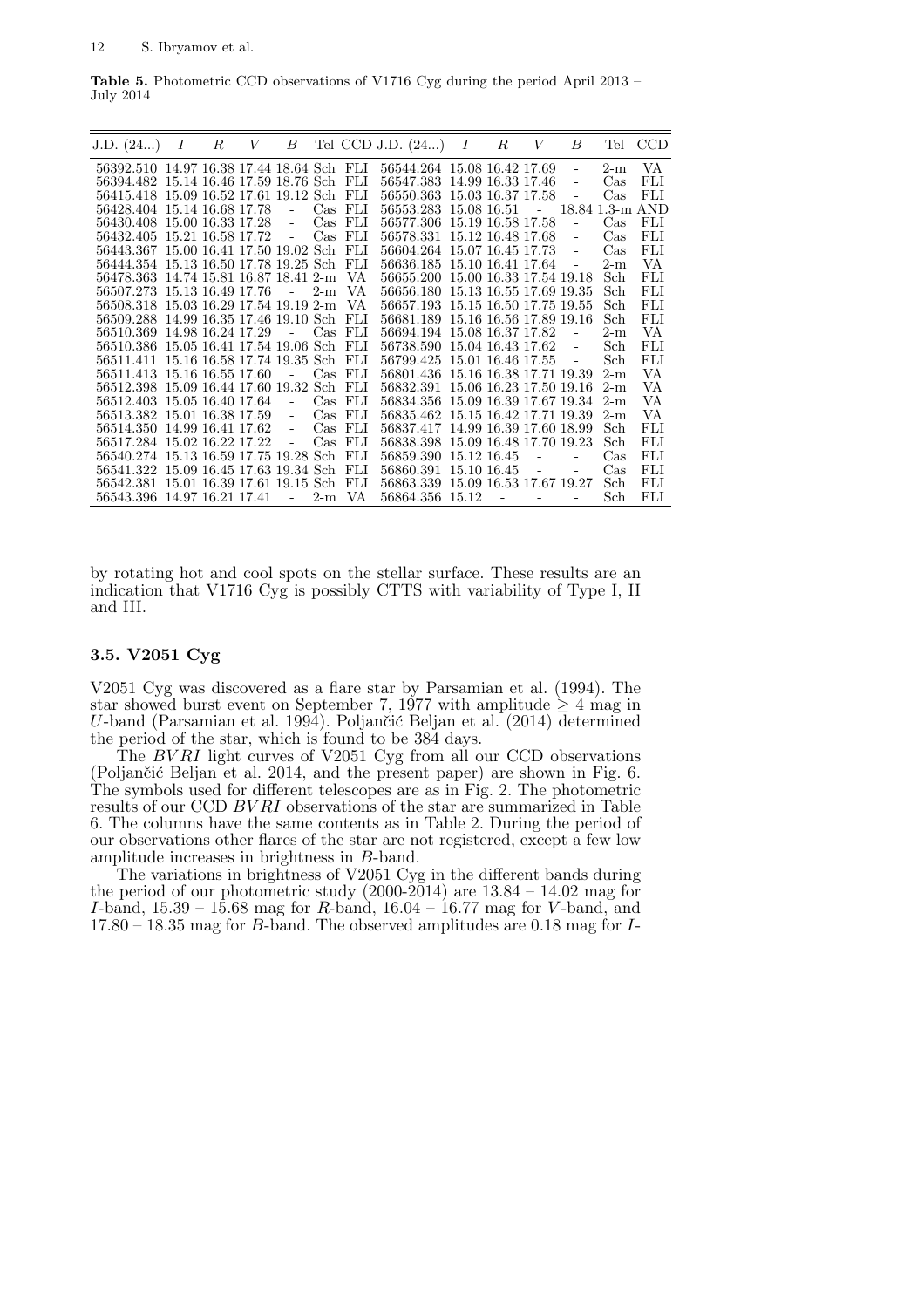

Fig. 6. BV RI light curves of V2051 Cyg for the period June 2000 – July 2014

Table 6. Photometric CCD observations of V2051 Cyg during the period April 2013 – July 2014

| J.D. (24)                                 | Ι | $_{R}$ | V | В |           | Tel CCD J.D. $(24)$                 | I | R | V | В | Tel  | <b>CCD</b> |
|-------------------------------------------|---|--------|---|---|-----------|-------------------------------------|---|---|---|---|------|------------|
| 56392.510 13.91 15.49 16.45 - Sch FLI     |   |        |   |   |           | 56542.381 13.89 15.52 16.53 18.12   |   |   |   |   | Sch  | FLI        |
| 56394.482 13.93 15.50 16.53 18.03 Sch FLI |   |        |   |   |           | 56547.383 13.92 15.48 16.54 17.98   |   |   |   |   | Cas  | FLI        |
| 56415.418 13.89 15.51 16.55 17.96 Sch FLI |   |        |   |   |           | 56550.363 13.96 15.52 16.58 18.13   |   |   |   |   | Cas  | FLI        |
| 56428.404 13.93 15.49 16.55 18.02 Cas FLI |   |        |   |   |           | 56553.283 13.88 15.49 - 18.07 1.3-m |   |   |   |   |      | AND.       |
| 56430.408 13.92 15.46 16.50 18.14 Cas FLI |   |        |   |   |           | 56577.306 13.94 15.56 16.56 18.02   |   |   |   |   | Cas  | FLI        |
| 56432.405 13.91 15.43 16.45 18.23 Cas FLI |   |        |   |   |           | 56578.331 13.90 15.43 16.48 18.11   |   |   |   |   | Cas  | FLI        |
| 56443.367 13.93 15.51 16.57 18.02 Sch FLI |   |        |   |   |           | 56604.264 13.95 15.52 16.66 18.08   |   |   |   |   | Cas  | FLI.       |
| 56444.354 13.91 15.46 16.49 17.97 Sch FLI |   |        |   |   |           | 56655.200 13.91 15.51 16.54 18.12   |   |   |   |   | Sch  | FLI        |
| 56509.288 13.90 15.49 16.55 18.08 Sch FLI |   |        |   |   |           | 56656.180 13.94 15.57 16.55 18.08   |   |   |   |   | Sch  | FLI        |
| 56510.369 13.93 15.55 16.62 18.32 Cas FLI |   |        |   |   |           | 56657.193 13.91 15.50 16.57 18.04   |   |   |   |   | Sch  | FLI        |
| 56510.386 13.91 15.52 16.54 18.07 Sch FLI |   |        |   |   |           | 56681.189 13.93 15.51 16.54 17.99   |   |   |   |   | Sch  | FLI        |
| 56511.411 13.93 15.58 16.56 18.12 Sch FLI |   |        |   |   |           | 56738.590 13.92 15.56 16.61 17.96   |   |   |   |   | Sch- | FLI        |
| 56511.413 13.94 15.52 16.58 18.25 Cas FLI |   |        |   |   |           | 56799.425 13.93 15.58 16.62 18.07   |   |   |   |   | Sch  | FLI        |
| 56512.398 13.91 15.51 16.55 18.06 Sch FLI |   |        |   |   |           | 56837.417 13.92 15.54 16.57 18.08   |   |   |   |   | Sch  | FLI.       |
| 56512.403 13.90 15.49 16.61               |   |        |   |   | - Cas FLI | 56838.398 13.93 15.58 16.63 18.17   |   |   |   |   | Sch  | FLI        |
| 56513.382 13.92 15.51 16.54 18.14 Cas FLI |   |        |   |   |           | 56859.390 13.97 15.57 16.56         |   |   |   |   | Cas  | FLI        |
| 56514.350 13.90 15.50 - 18.08 Cas FLI     |   |        |   |   |           | 56860.391 13.99 15.61 16.66         |   |   |   |   | Cas  | FLI        |
| 56517.284 13.94 15.49 16.4                |   |        |   |   | - Cas FLI | 56863.339 13.91 15.58 16.57 18.17   |   |   |   |   | Sch  | FLI        |
| 56540.274 13.90 15.48 16.53 17.95 Sch FLI |   |        |   |   |           | 56864.356 13.92 15.68 -             |   |   |   |   | Sch  | FLI        |
| 56541.322 13.92 15.53 16.54 18.16 Sch FLI |   |        |   |   |           |                                     |   |   |   |   |      |            |

band, 0.29 mag for R-band, 0.73 mag for V -band and 0.55 mag for B-band in the same period.

On the basis of the observed flare with amplitude  $\geq 4$  mag in U-band by Parsamian et al. (1994), the available literature data and the registered